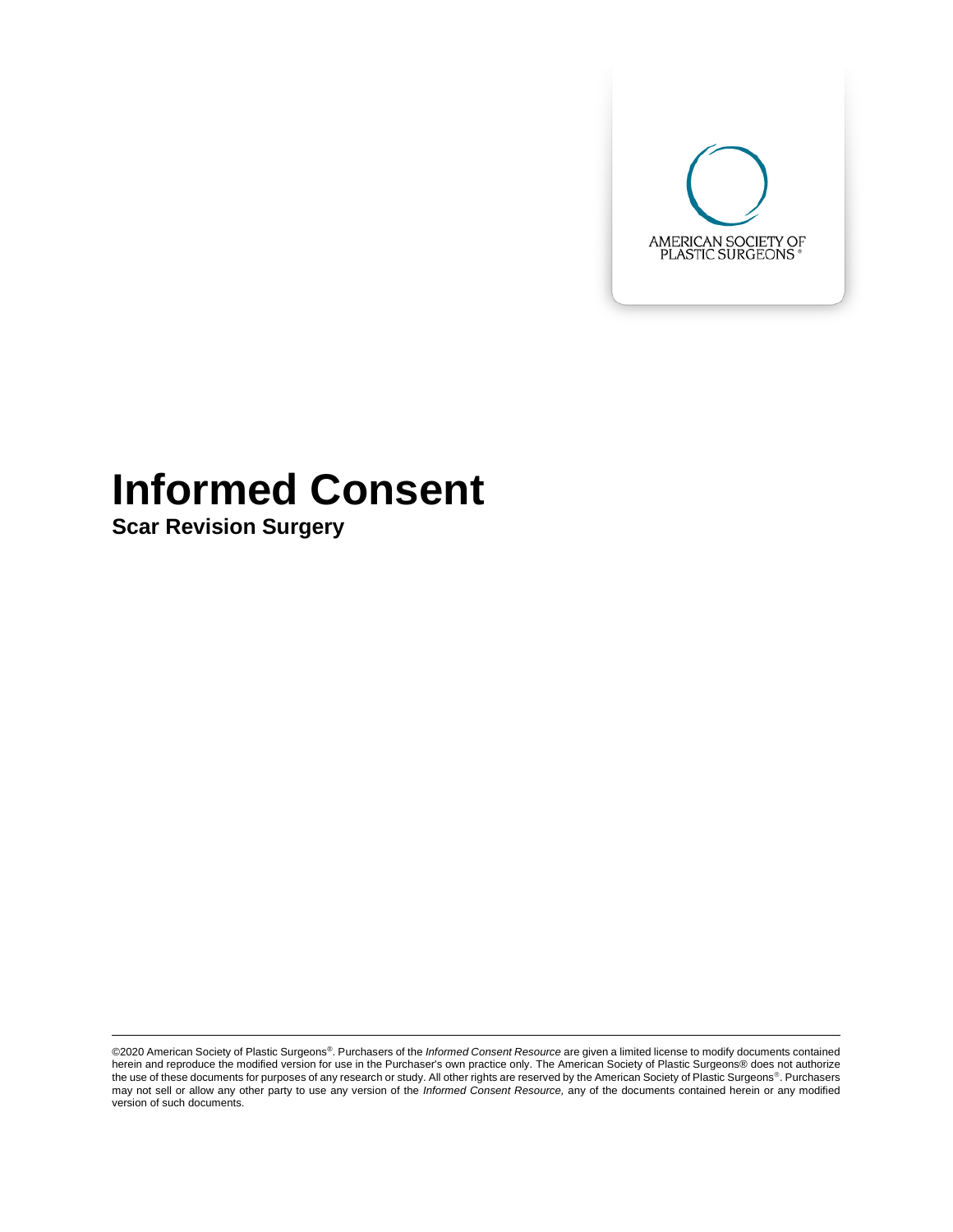

#### **INSTRUCTIONS**

This is an informed consent document to help you learn about scar revision surgery. It will outline the risks and other treatments.

It is important that you read the whole document carefully. Please initial each page. Doing so means you have read the page. Signing the consent agreement means that you agree to the surgery that you have talked about with your plastic surgeon.

#### **GENERAL INFORMATION**

It is common to fix scars through surgery. Scars form as a result of injuries, diseases, or surgeries. They can't be avoided. It is impossible to totally remove a scar, but plastic surgery can make them look and feel better. There are many ways to treat scars, including surgery. To get the results you want, you may need to have more treatment. You can use creams or gels on your skin. You can also go in for injections, radiation, and physical or hand therapy.

## **OTHER TREATMENTS**

You don't have to have surgery to treat your scar(s). There are other treatments that might work for you. You can also choose to have no treatment at all. You can go in for other treatments like using creams or gels. You can also get injections of cortisone-type drugs into the scar. Radiation can also be used to treat scars. In some cases, wearing special tight garments or devices over the scar can help. You can also opt for skin resurfacing, laser treatments, and other surgical techniques. All treatments have their own risks and possible problems.

#### **RISKS OF SCAR REVISION SURGERY**

Every surgery has risks. It is important that you understand the risks and the possible problems that can result from them. All procedures have limits. Choosing to have a surgery means comparing the risks and benefits. Most patients do not face problems, but you should talk about them with your plastic surgeon. Make sure you understand all possible outcomes of scar revision surgery.

#### **SPECIFIC RISKS RELATED TO SCAR REVISION SURGERY**

#### **Bleeding:**

You may have bruising or bleeding after your procedure. How much you bleed, or bruise can vary. You might have mild bruising that heals easily. You might also have serious blood loss that requires medical attention. You may need blood transfusions or other procedures to stop the bleeding and drain any collected blood. Each procedure has its own risks. In very rare cases, a blood transfusion may give you a known or unknown infection. Be sure to tell your surgeon about every medication and non-prescription herb or supplement you are taking. Some such medications may increase the risk of bleeding during or after surgery.

#### **Infection:**

You may get an infection after any procedure. Sometimes these infections aren't directly linked to the part of the body that was operated on, like pneumonia or a urinary infection. The infection can be minor or even life-threatening. If you get an infection, you may need more treatment like antibiotics, hospitalization, or surgery. It is important to tell your surgeon about any current or previous infections you may have had, even if they are minor. Tell your doctor about any serious infections, such as methicillin-resistant *Staphylococcus aureus* (MRSA) infections. You should also tell your doctor about less serious infections or injuries like an open wound, a recent upper respiratory infection or pneumonia, ingrown toenails, insect bites, tooth problems, or urinary infection. Talk about any infection or health issue you've had recently. Infections in other parts of the body may lead to an infection in the area where you've had surgery.

**Page 1 of 4 and COV COVERTS 2000 Patient Initials C2020** American Society of Plastic Surgeons®

This form is for reference purposes only. It is a general guideline and not a statement of standard of care. Rather, this form should be edited and amended to reflect policy requirements of your practice site(s), CMS and Joint Commission requirements, if applicable, and legal requirements of your individual states. The ASPS does not certify that this form, or any modified version of this form, meets the requirements to obtain informed consent for this procedure in the jurisdiction of your practice.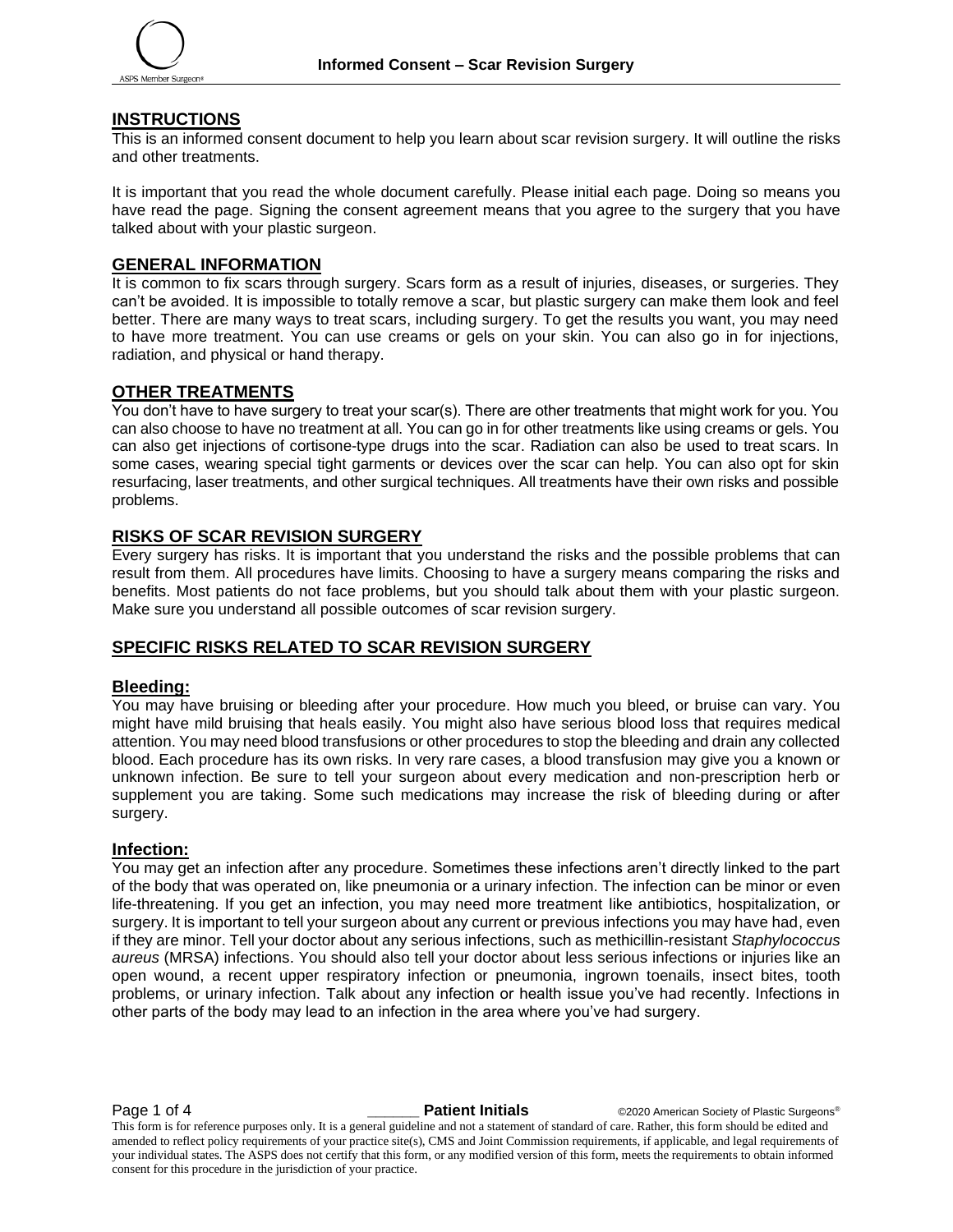#### **Pain:**

Having pain after surgery is normal. Your surgeon may prescribe medication to reduce your discomfort. If you take medication, you must follow the instructions carefully. These medications can have serious side effects. They may be dangerous if you take too much. Using these medications may lead to addiction (especially in the case of opioids). Talk to your doctor if you have a history of trouble with any pain medication. Tell your doctor about your history with addiction of any kind. If you have any questions about medication, discuss it with your doctor.

#### **Scars:**

All surgeries leave scars, even surgeries that fix other scars. Some are more visible than others. Your surgeon will try to make sure your scar is small and barely visible. However, everyone heals differently. Your scar may be more visible than for other people. Some scars may be raised, thick, and wide. Some may be discolored, uneven, painful, and may look bad. With some surgeries, scar tissue may form around deeper structures. This may cause other issues in the area that's been operated on.

#### **Loss of Function:**

In a scar revision surgery, scars that seem to only involve the surface of the skin may be removed. In some cases, scars can also involve deeper structures. These deeper structures can include muscles, bones and joints, blood vessels, nerves that allow you to move and feel your body, and smaller vessels called lymphatic vessels. When deeper structures are involved, the process of removing your scar could change how these structures work. That can lead to problems with strength, movement, and feeling in the area. You may also experience swelling and pain. If you have any problems like this, tell your doctor at once.

#### **Poor Results:**

Although most people have good results from this surgery, there is no guarantee. Everybody is different and no one's body is perfectly symmetrical or even. Your surgeon may not know about some of these natural issues. Many issues with unevenness cannot be fully fixed with surgery. The more realistic your expectations are, the better your results will be. Some patients never get their desired results. This is not the fault of the surgeon or procedure. You may not be happy with the results of your surgery. You may see different results after surgery. These can sometimes include unevenness, unexpected shape and size, and loss of function. You may also have wounds, poor healing, scars, changes in appearance, or loss of feeling. In some cases, the issue for which you had surgery could come back. You may choose to have more surgery to get a result you are happy with.

It can be stressful to see results you don't like. Before surgery, talk to your surgeon about any doubts you have. Tell your doctor if you have a history of depression or mental health disorders. Although many people are happy after surgery, it's impossible to predict what effect surgery may have on your mental health.

# **NEED FOR MORE SURGERY (RE-OPERATION)**

Many things may affect the results of your surgery. This can be after surgery or in the future. You may need to have more surgeries to get the results you want. This can include tightening, moving, shifting, or removing things. The results from surgery are often not permanent. They are likely to change over time. In the future, you may want to make more changes to the appearance or function of your body for various reasons. These changes may come because of aging, sun exposure, weight loss or gain, pregnancy, and menopause. It could also include other factors not related to your surgery.

There may be additional costs for further procedures like this. This could include surgical fees, facility and anesthesia fees, and pathology and lab testing. Talk to your surgeon about who is responsible for paying for any additional procedures.

**Page 2 of 4** *Letters Corporate Corporate Corporate Letters Corporate Corporate Corporate Corporate Corporate Corporate Corporate Corporate Corporate Corporate Corporate Corporate Corporate Corporate Corporate Corporate* 

This form is for reference purposes only. It is a general guideline and not a statement of standard of care. Rather, this form should be edited and amended to reflect policy requirements of your practice site(s), CMS, and Joint Commission requirements, if applicable, and legal requirements of your individual states. The ASPS does not certify that this form, or any modified version of this form, meets the requirements to obtain informed consent for this procedure in the jurisdiction of your practice.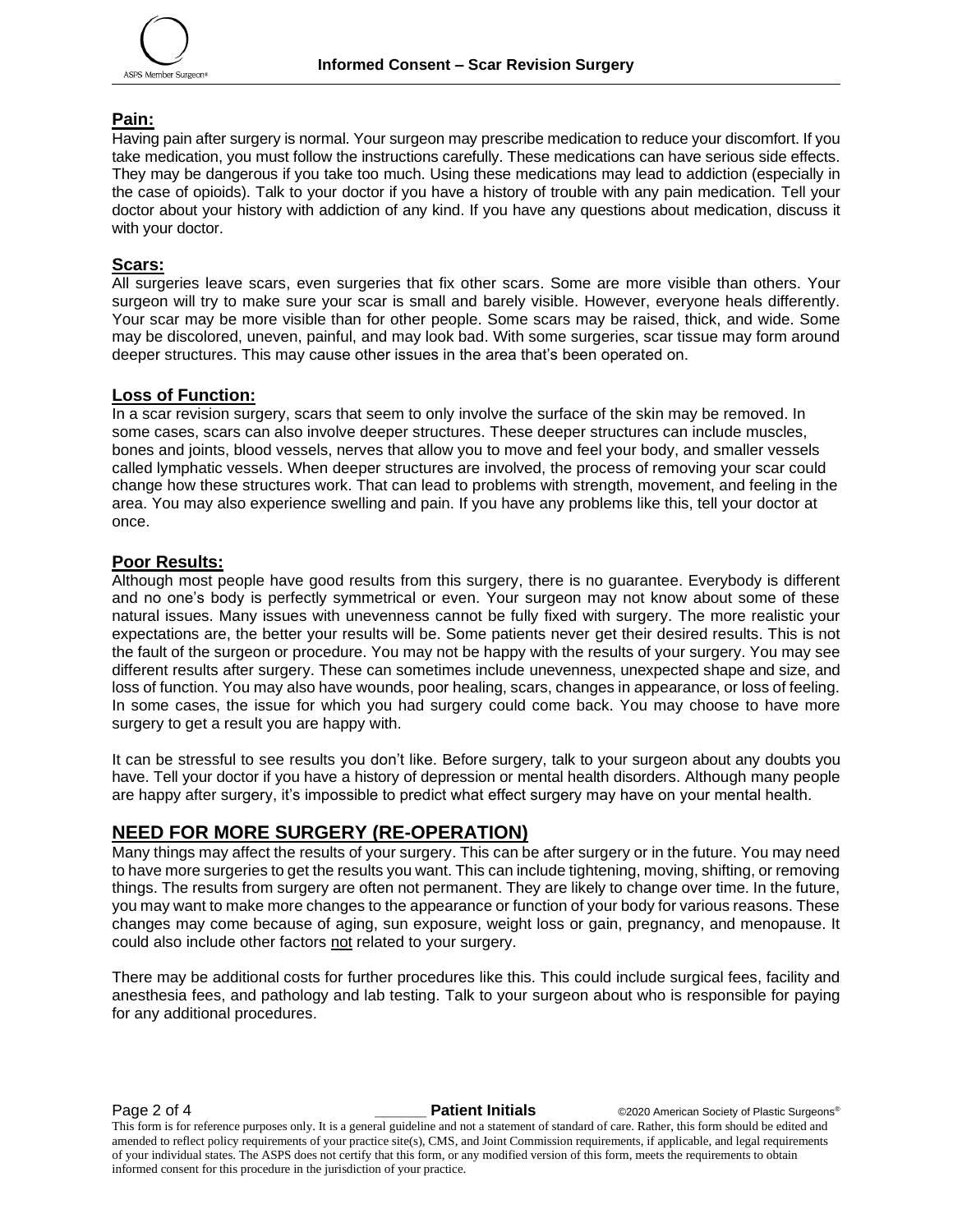## **DISCLAIMER**

Informed consent documents give you information about a surgery you are considering. These documents explain the risks of that surgery. They also discuss other treatment options, including not having surgery. This document is made after a full review of scientific literature and clinical practices. They describe a range of common risks and other forms of management of a disease.

However, informed consent documents can't cover everything. Your plastic surgeon may give you more or different information. This may be based on the facts of your case.

Informed consent documents are not meant to define or serve as the standard of medical care. Standards of medical care are determined based on the facts involved in an individual case. They may change with advances in science and technology. They can also change with the way doctors practice medicine.

# **It is important that you read the above information carefully and get all your questions answered before signing the consent agreement on the next page.**

**Page 3 of 4 and COV COVERTY COVERTY Partient Initials C2020** American Society of Plastic Surgeons® This form is for reference purposes only. It is a general guideline and not a statement of standard of care. Rather, this form should be edited and amended to reflect policy requirements of your practice site(s), CMS, and Joint Commission requirements, if applicable, and legal requirements of your individual states. The ASPS does not certify that this form, or any modified version of this form, meets the requirements to obtain informed consent for this procedure in the jurisdiction of your practice.